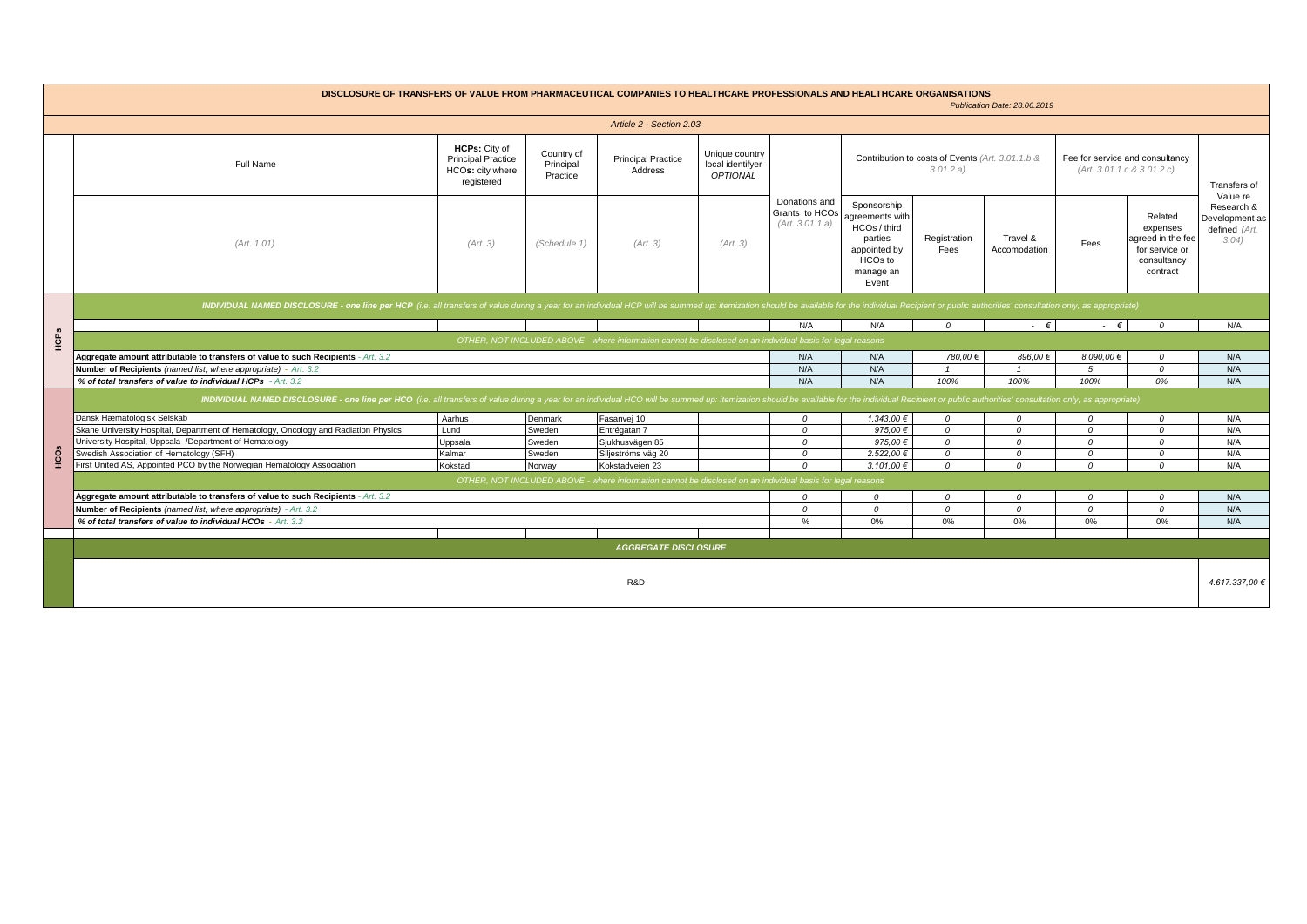# Daiichi Sankyo Europe GmbH

# <span id="page-1-0"></span>Methodology for Disclosure of Transfer of Value

#### **CONTENTS**

| 1. |  |
|----|--|
| 2. |  |
| 3. |  |
| 4. |  |
| 5. |  |
| 6. |  |
|    |  |
| 1. |  |
| 2. |  |
|    |  |
|    |  |
| 1. |  |
| 2. |  |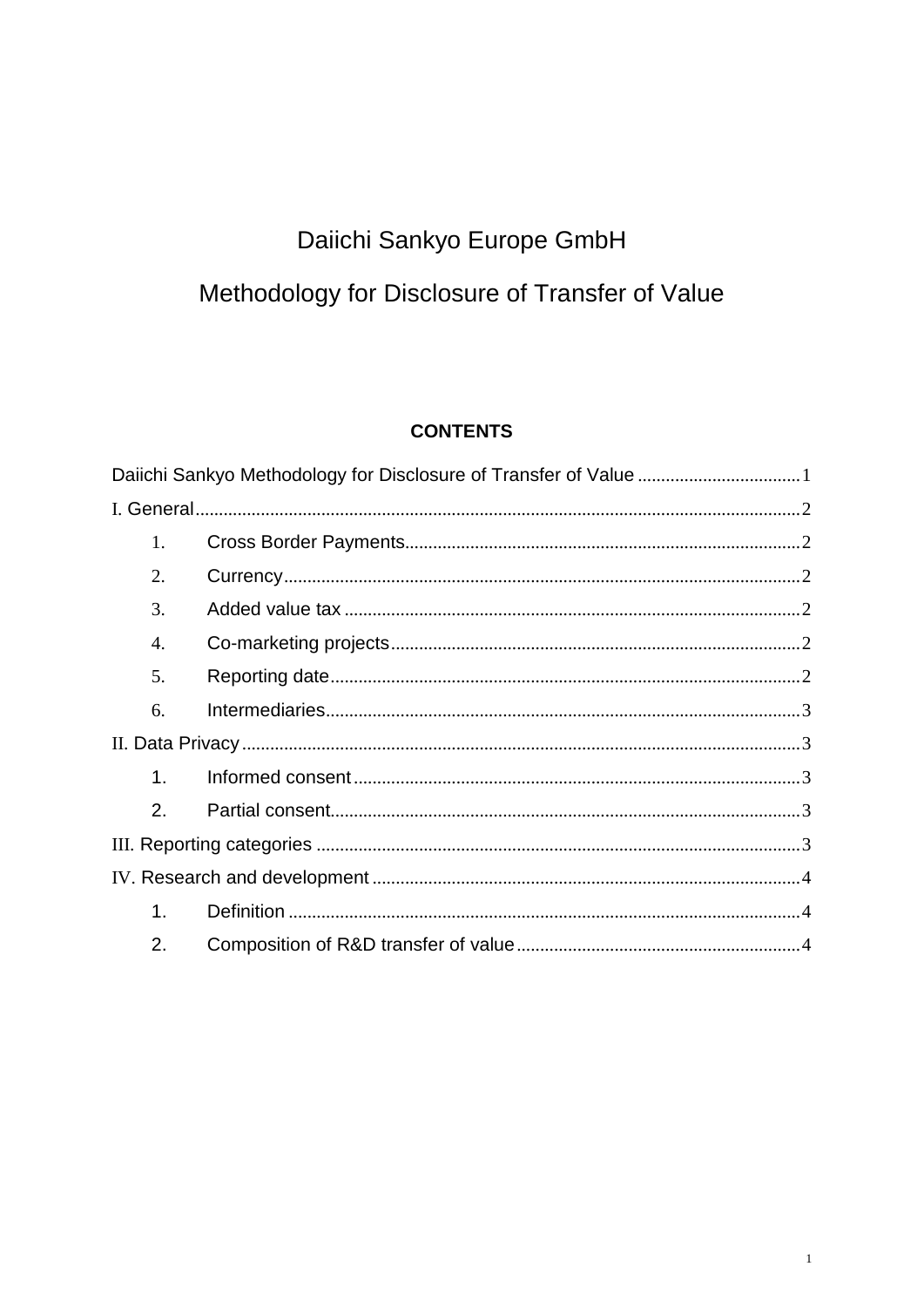# <span id="page-2-0"></span>**I. GENERAL**

#### <span id="page-2-1"></span>1. **Cross Border Payments**

All disclosures are made in the country in which the HCP practices or in which the HCO is located.

Daiichi Sankyo Europe GmbH is the European Headquarter of Daiichi Sankyo in Europe. As such we publish only transfer of value to HCOs and HCPs based in European countries other than those where Daiichi Sankyo has established organizations.

#### <span id="page-2-2"></span>2. **Currency**

Where payments were made in a currency other than Euro, the exchange rate will vary according to the date on which the conversion calculation was made. For general purposes, the conversion date should be regarded as the average monthly exchange rate when the event took place.

#### <span id="page-2-3"></span>3. **Added value tax**

All values provided in our report are net values, i.e. do not include value added tax.

#### <span id="page-2-4"></span>4. **Co-marketing projects**

Where Daiichi Sankyo jointly markets a product with another pharmaceutical company, Daiichi Sankyo will only declare those payments made directly from Daiichi Sankyo bank accounts or by Daiichi Sankyo employees and listed in the company records as part of its normal business operations. Transfers of value made by its comarketing partners will be disclosed separately by those organizations.

#### <span id="page-2-5"></span>5. **Reporting date**

Daiichi Sankyo will disclose the details of the payment on the date the transfer of value to HCPs/HCOs is actually made. This may mean that some projects taking place at the end of the calendar year will be disclosed as part of the next annual reporting period because the payment may not occur until January when the invoice has been received and settled.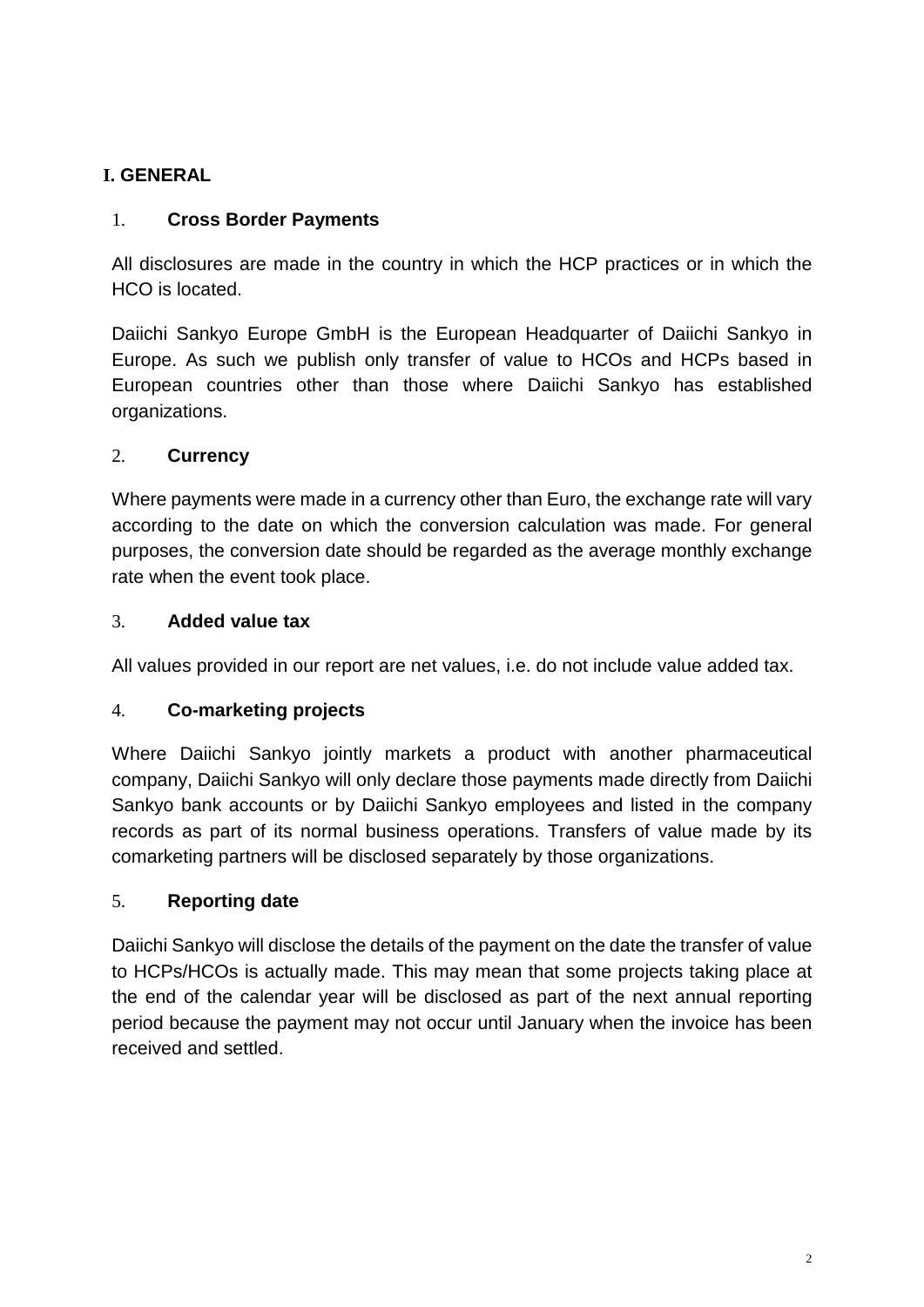#### <span id="page-3-0"></span>6. **Intermediaries**

6.1 Intermediaries acting on behalf of Daiichi Sankyo

All intermediary (third parties) that represent or act on behalf of Daiichi Sankyo, are subject to written contract and are obliged to provide Daiichi Sankyo with any contribution made to HCP or HCO. If this information cannot be provided due to the nature of the contribution (e.g. market research), it is in intermediaries responsibility to disclose the costs of contributions.

6.2 Intermediaries acting on behalf of HCO/HCP

Where the intermediary is a professional conference organizer (PCO), Daiichi Sankyo declares the Transfers of Value in the appropriate category in the name of the sponsored HCO/HCP.

6.3 Private companies and associated charities

The payment received by the contracting entity – which may be a HCP, a legal entity owned by a HCP (which is then a HCO) or a HCO – will be disclosed as a Transfer of Value made to that entity.

## <span id="page-3-1"></span>**II. DATA PRIVACY**

#### <span id="page-3-2"></span>1. **Informed consent**

Data Privacy law requires that Daiichi Sankyo obtain permission from individual HCPs prior to disclosing personal data such as individual transfers of value. Daiichi Sankyo has made every effort to secure and retain a record of the necessary permissions.

Where permission has not been obtained or where the individual HCP has refused permission, Daiichi Sankyo has declared the total spend as an aggregate figure within the relevant disclosure category.

#### <span id="page-3-3"></span>2. **Partial consent**

Where only partial permissions has been granted to disclose transfer of value by an HCP, the entire transfer of value to this particular HCP is disclosed as aggregate

#### <span id="page-3-4"></span>**III. REPORTING CATEGORIES**

According to EFPIA Guidance and country local disclosure code